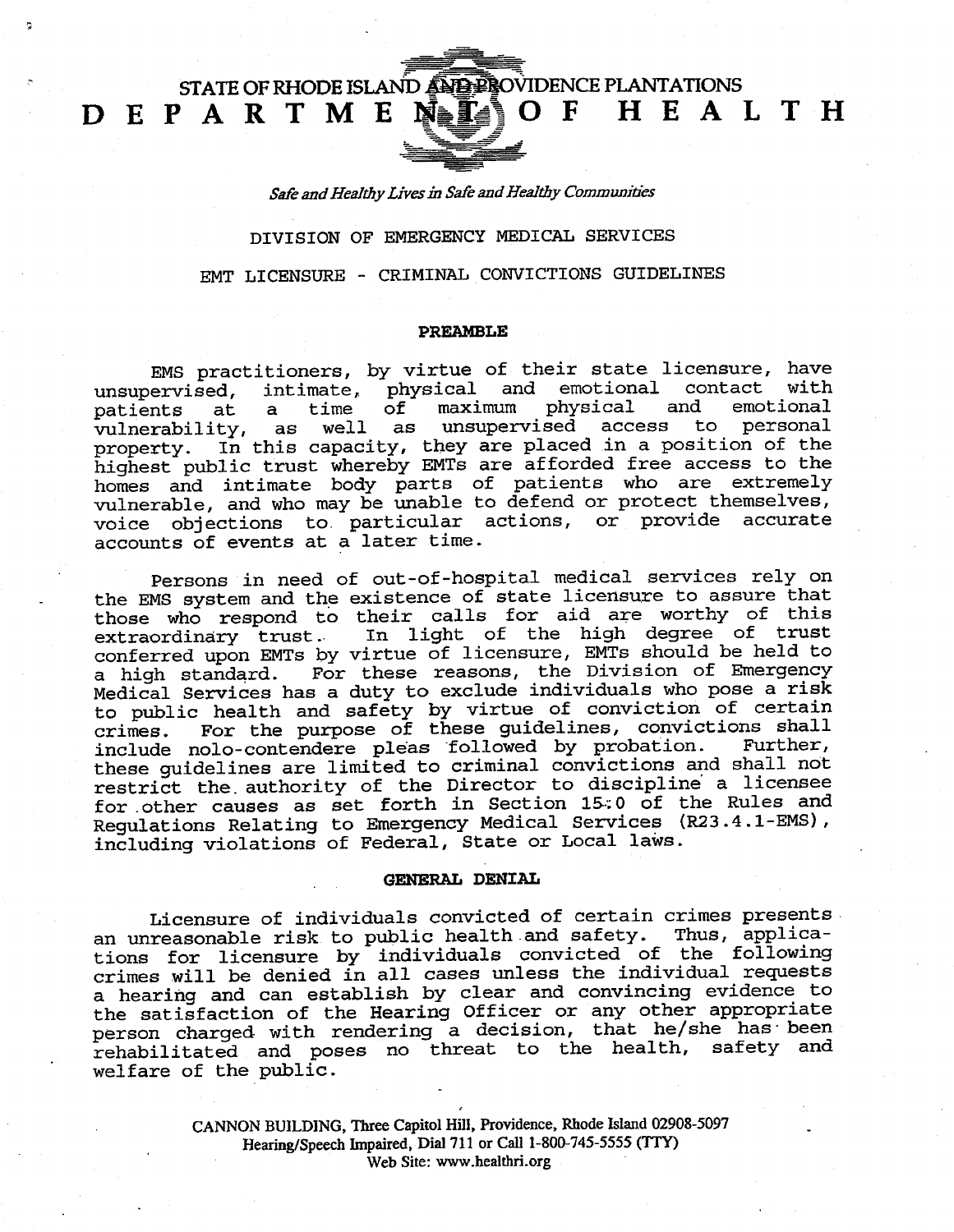- 1. Felonies involving sexual misconduct where the victim's failure to affirmatively consent is an element of the crime, such as forcible sexual assault.
- . Felonies involving the sexual, physical or mental abuse of children, the elderly or infirm, such as sexual misconduct with a child, making or distributing child pornography or using a child in a sexual display, incest involving a child, assault on an elderly or infirm person.
- 3. Any crime in which the victim is an out-of-hospital patient or a patient or resident of a health care facility including abuse, neglect, theft from, or financial exploitation of a person entrusted to the care or protection of the applicant.

# PRESUMPTIVE DENIAL

Applications for licensure by individuals in the following categories will be denied except in extraordinary circumstances, and then will be granted only if the applicant establishes by clear and convincing evidence that licensure will not jeopardize public health and safety.

- 1. Applications for licensure by individuals who have been convicted of any crime and who are currently incarcerated, on work release, on probation or on parole.
- 2. Applications for licensure by individuals convicted of crimes in the following categories unless at least five years have passed since the conviction or five years have passed since release from custodial confinement whichever occurs later:
	- a. Serious crimes of violence against persons, such as assault or battery with a dangerous weapon,<br>aggravated assault and battery, murder or aggravated assault attempted murder, manslaughter (except involuntary manslaughter) kidnapping, robbery of any degree; or arson;
	- b. Crimes involving controlled substances or synthetics, including unlawful distribution, or intent to distribute unlawfully, Schedule I through V drugs' as defined by the Uniform Controlled Substances Act;
	- Serious crimes against property, such as grand  $\mathbf{c}$ . burglary, embezzlement insuranceor larceny, fraud.
	- Any other crime which involves sexual misconduct. d.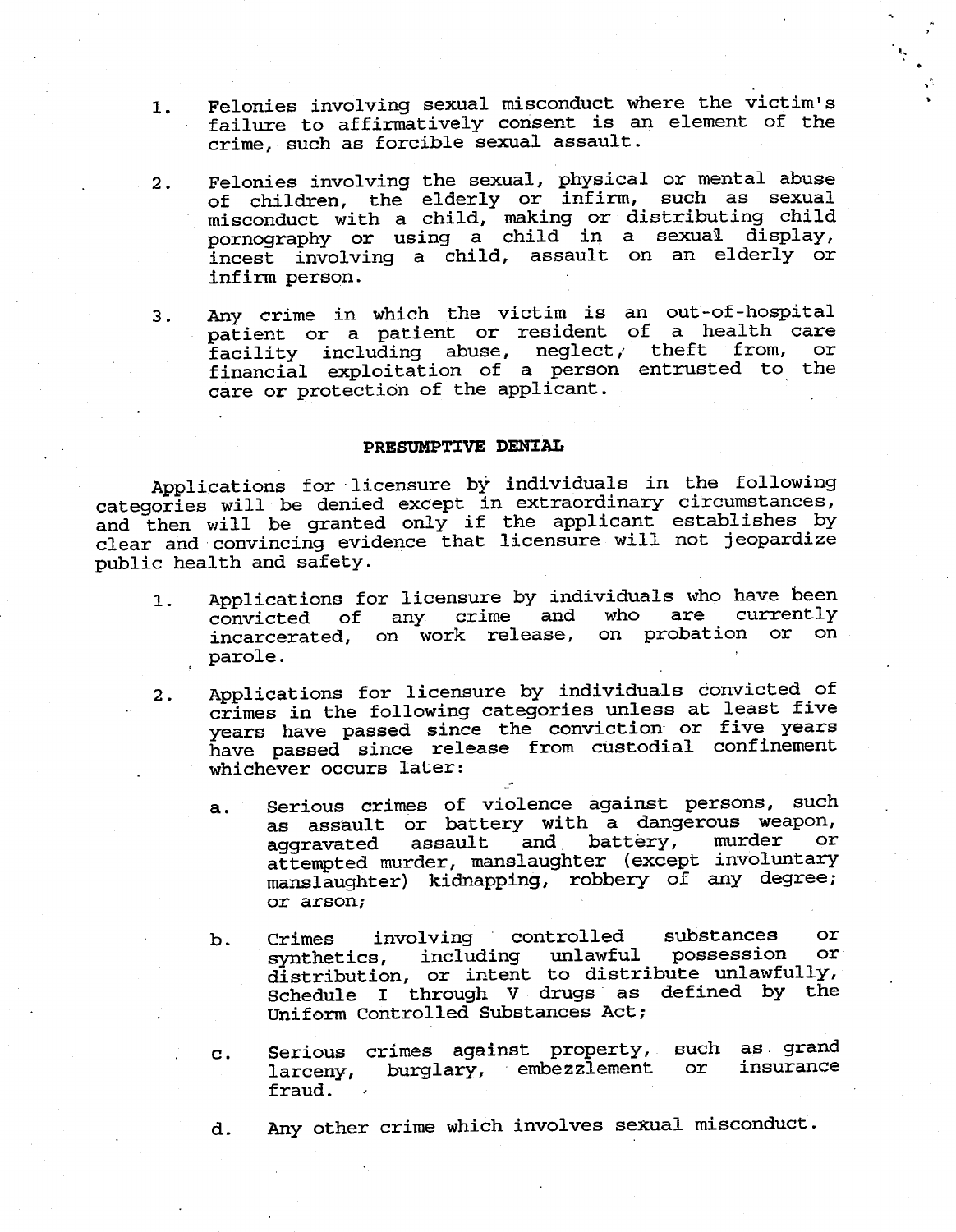# DISCRETIONARY DENIAL

Applications for licensure by individuals convicted of any crimes including driving under the influence (DUI), but not including minor traffic violations may be consideration of the following factors: denied after

- The seriousness of the crime.  $1.$
- 2. Whether the crime relates directly to the skills of prehospital care service and the delivery of patient care.
- 3. How much time has elapsed since the crime was committed.
- Whether the crime involved violence to or abuse of  $4.$ another person.
- Whether the crime involved a minor or a person of  $5.$ diminished capacity.
- 6. Whether the. applicant's actions and conduct since the crime occurred are consistent with the holding of a position of public trust.

#### IMPLEMENTATION

The Division of Emergency Medical Services requires applicants for licensure and relicensure to complete a statement concerning any history of criminal convictions when applying for licensure. Persons who have been convicted of a violation of federal, state or local law are required to submit to the Division of Emergency Medical Services specific court related documents including a certified copy of the court Judgement and Disposition Form, Parole Certificates and other such information as may be<br>deemed necessary to evaluate this matter. Applications with deemed necessary to evaluate this matter. convictions related to alcohol and/or substance abuse will be required to submit evidence of a clinical professional evaluation<br>regarding their current rehabilitation status. Documentation regarding their current rehabilitation status. should be submitted by an appropriate health professional. Accordingly, each case is reviewed on an individual basis which may include a meeting between the applicant and the Department of Health.

In the event the Department denies or revokes an EMT license, Section 15.2 of the Rules and Regulations Relating to Emergency Medical Services (R23-4.1-EMS) allows that an appeal from a decision of the "Director of Health may be taken pursuant to the provisions of Chapter 42-35 of the General Laws of Rhode Island, as amended, and the rules governing practices and procedures as contained in Section 17.0 of the regulations.

When an individual moves to a new state and that state requests verification of Rhode Island EMT licensure, the Division